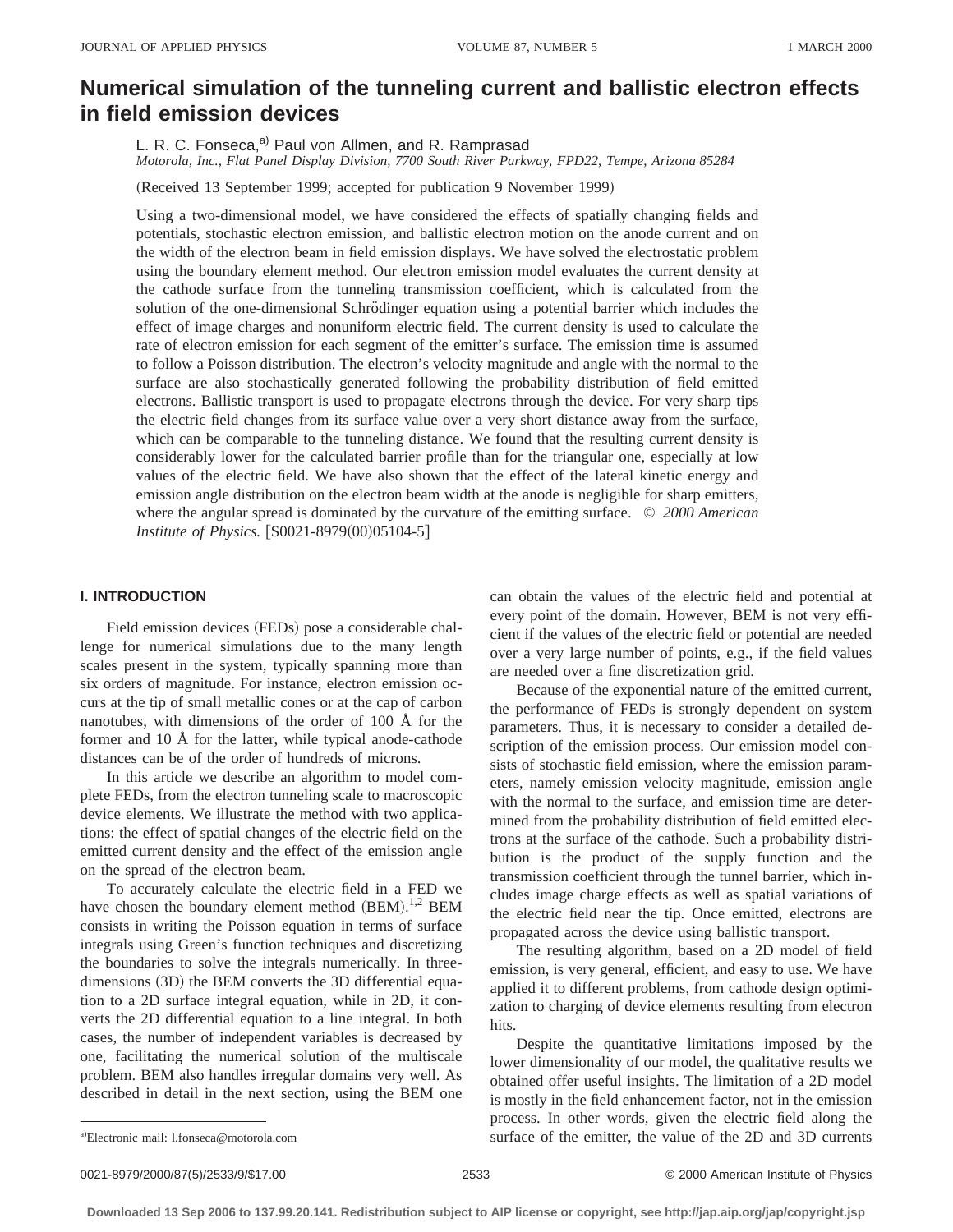for realistic emitter dimensions differ by approximately one order of magnitude. Because of the exponential nature of the emitted current, small uncertainties on system parameters will lead to changes in the current of more than one order of magnitude. Thus, the disagreement between the 2D and 3D currents is in the uncertainty range of the system parameters.

In Sec. II we describe the BEM, the stochastic electron emission, and the electron transport across the device. In Sec. III we illustrate the algorithm by comparing current densities obtained with calculated and triangular tunnel barriers. We also discuss the effect of the electron emission angle on the spread of the electron beam.

### **II. METHOD**

# **A. Solution of the electrostatic problem: The BEM**

The BEM can be used to solve the general electrostatic problem where charges are present in the system. For simplicity, we will only consider the case where there is no accumulation of charges anywhere in the device and where the emitted current is low enough that space charge effects are not important. The latter approximation holds for emitters operating in the range of currents less than  $\sim$ 1  $\mu$ A, which is typical for metallic FED cathodes. The formal extension of the method to the general case is straightforward.

The 2D chargeless electrostatic problem is described by the Laplace equation on which Dirichlet boundary conditions are imposed

$$
(\partial_{xx}^2 + \partial_{yy}^2)\Phi(\mathbf{r}) = 0, \quad \Phi(\Gamma) = \Phi_0(\mathbf{r}), \tag{1}
$$

where  $\Gamma$  is the perimeter of the integration domain *S* and  $\Phi_0(\mathbf{r})$  is the potential at the boundaries. Using Green's theorem, the earlier differential equation can be written as an integral equation

$$
\Phi(\mathbf{r}) = \oint_{\Gamma} [G(\mathbf{r}, \mathbf{r}') \nabla_n' \Phi(\mathbf{r}') - \Phi(\mathbf{r}') \nabla_n' G(\mathbf{r}, \mathbf{r}')] dr', \qquad (2)
$$

where the derivatives are taken along **n**, the normal to the contour and directed outwards, and the Green's function  $G(\mathbf{r}, \mathbf{r}')$  is defined by

$$
(\partial_{xx}^2 + \partial_{yy}^2)G(\mathbf{r}, \mathbf{r}') = \delta(\mathbf{r} - \mathbf{r}').
$$
 (3)

In 2D the Green's function is given by the following expression:

$$
G(\mathbf{r}, \mathbf{r}') = -\frac{1}{2\pi} \ln|\mathbf{r} - \mathbf{r}'|.
$$
 (4)

If **r** is taken on  $\Gamma$ , Eq. (2) determines the electric field *F*  $=-\nabla_n \Phi$  on  $\Gamma$ , normal to the contour.

The numerical expression for Eq.  $(2)$  is obtained by dividing the contour  $\Gamma$  into L segments  $\Gamma_i = [\mathbf{r}_i, \mathbf{r}_{i+1}],$  $j=1, \ldots, L$ , which transforms the integral equation into an algebraic equation

$$
\Phi_i = -\sum_{j=1}^{L} (G_{ij}F_j + G'_{ij}\Phi_j),
$$
\n(5)

where

$$
\Phi_i = \Phi(\mathbf{r}_i),
$$



FIG. 1. Schematic representation of a domain boundary  $\Gamma$  and shared subdomain boundaries. The arrows along the boundaries show one of the two possible line integration directions.

$$
F_j = -\nabla_n \Phi(\mathbf{\bar{r}}_j),
$$
  
\n
$$
G_{ij} = \int_{\Gamma_j} G(\mathbf{r}_i, \mathbf{r}) dr,
$$
  
\n
$$
G'_{ij} = \int_{\Gamma_j} \nabla_n G(\mathbf{r}_i, \mathbf{r}) dr,
$$
  
\n
$$
\mathbf{\bar{r}}_j = \frac{\mathbf{r}_j + \mathbf{r}_{j+1}}{2},
$$
  
\n
$$
\mathbf{r}_j = \text{interior point.}
$$
 (6)

The index *i* labels any point of the domain, while *j* labels points on  $\Gamma$ . To evaluate  $\Phi_i$  in Eq. (5) the value of the electric field along the boundary,  $F_i$ , is needed. By taking  $r_i$  $\in \Gamma$ ,  $F_i$  is given in matrix notation by

$$
F = -G^{-1}(G'+1)\Phi_0.
$$
 (7)

So far we have assumed a position-independent dielectric constant. If the domain is composed of many subdomains  $S_i$ , each one characterized by a position-independent dielectric constant  $\epsilon_i$ , then we have an equation like Eq. (2) for each subdomain (see Appendix A). However, in this case,  $\Phi_i$  is not known at every point along the boundaries, since some boundaries are shared between subdomains (see Fig. 1). The additional unknowns added to the problem are balanced by the use of the continuity of the normal component of the electric displacement field across neutral interfaces:  $\epsilon_l^k F_l^k = \epsilon_r^k F_r^k$ , where *l/r* corresponds to the left/right sides of the shared boundary *k*.

Once the electric field is calculated using Eq.  $(7)$ , the determination of the potential at nonboundary points involves a single summation over the boundary elements, given by Eq.  $(2)$ , while the electric field at nonboundary points is given by similar expressions  $(F = -\nabla \Phi)$ . This is a major advantage of the BEM over grid methods like finite differences or finite elements: the potential and electric field can be calculated at any point of space by performing a simple summation, which is insensitive to the relative magnitude of the terms in the sum (as long as proper computer precision is used). On the contrary, in finite elements or finite differences, the values of the electric field and potential on the grid are obtained from a matrix inversion, an operation that imposes restrictions on the relative magnitude of the matrix elements. For a multiscale problem like the simulation of FEDs, such restrictions result in grids with a very large number of points, leading to large storage require-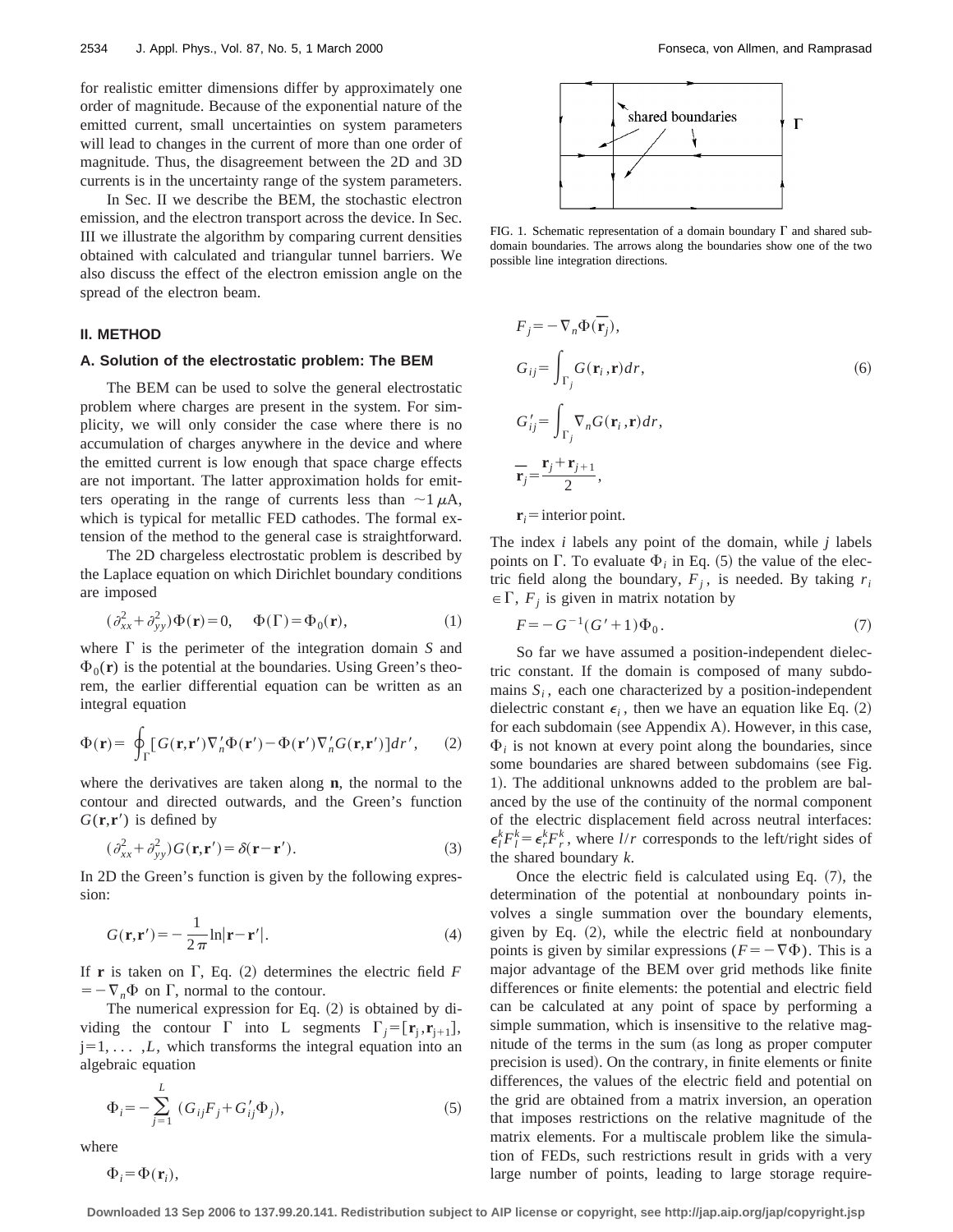ments. On the other hand, even though a summation over boundary elements is computationally fast, if the potential and/or the electric field are needed at a large number of points, then the time spent to perform each summation times the number of points may be large. In this case, grid methods may be advantageous, because the matrix is inverted only once, and the value of the field at any point can be obtained by simple interpolation. In the case of FED simulations, the electric field and potential are only needed within the electronic beam, which fills only a small portion of the whole device, and therefore the BEM is the method of choice.

### **B. Electron emission**

In order to emit an electron from a point at the emitter surface we generate the following three random numbers: the emission time *t*, the velocity component normal to the surface and the velocity component parallel to the surface,  $v<sub>x</sub>$ and  $v_y$  respectively, at the emission location. We use the probability distribution of field emitted electrons  $N(v_x, v_y)$ to determine these random numbers

$$
N(v_x, v_y) = \frac{N_0}{(2\pi)^2} \left(\frac{m}{\hbar}\right)^2 v_x F(v) T(v_x),
$$
 (8)

where *m* is the free electron mass,  $N_0$  is the normalization factor,  $v = (v_x^2 + v_y^2)^{1/2}$ , *T* is the transmission coefficient, and *F* is the Fermi function

$$
F(v) = \frac{1}{1 + \exp[\beta(E(v) - \mu)]}, \quad E(v) = \frac{1}{2}mv^2.
$$
 (9)

In Eq. (9),  $\mu$  is the chemical potential,  $\beta = (k\tau)^{-1}$ ,  $\tau$  is the temperature, and  $E(v)$  is the electron's classical kinetic energy. The transmission coefficient *T* is obtained from the open boundary solution of the Schrödinger equation for a given potential  $V(\mathbf{r})$ . In order to avoid solving the full 2D scattering problem<sup>3</sup> (see discussion later), we have assumed that the emitted electrons tunnel through the barrier along the normal to the surface. In that case, the 2D potential  $V(\mathbf{r})$ reduces to a 1D effective potential  $V_{\text{eff}}(\xi)$ , where  $\xi$  is the coordinate along the normal to each point of the surface and *T* is obtained from the solution of a 1D Schrödinger equation with the effective potential  $V_{\text{eff}}$  (see Appendix B).

The emission rate  $r_i$  from the *i*th boundary element is obtained from the corresponding surface current density  $j_i$ 

$$
r_i = \frac{\Delta l_i}{e} j_i, \tag{10}
$$

where  $\Delta l_i$  is the length of the *i*th boundary element, and the current density per unit length is given by

$$
j_i = e \int_0^\infty dv_x \int_{-\infty}^\infty dv_y N_i(v_x, v_y).
$$
 (11)

Using the emission rate, we determine the emission time of the *n*th electron from the *i*th boundary element following a Poisson distribution

$$
t_i^n = t_i^{n-1} - \frac{1}{r_i} \log(1 - \zeta),\tag{12}
$$

where  $\zeta$  is a uniformily distributed random number,  $0<\zeta<1$ .

The generation of the random velocity components for each electron emitted by each boundary element is complicated by the fact that  $N(v_x, v_y)$  cannot be decomposed as a product of two distribution functions of the velocity components. For distribution functions with coupled random variables, the standard procedure, called rejection method $4$  is the following: (1) generate a pair  $(v_x, v_y)$  using a distribution function  $K(v_x, v_y)$  for which the directions can be decoupled,  $K(v_x, v_y) = K_1(v_x) \times K_2(v_y)$ , and such that  $N(v_x, v_y)/K(v_x, v_y) \leq 1$ ; (2) use  $N(v_x, v_y)$  to reject or accept the pair  $(v_x, v_y)$ : accept it if  $N(v_x, v_y)/K(v_x, v_y) \ge \zeta$ , reject it otherwise. As earlier,  $\zeta$  is a uniformily distributed random number. In step  $(1)$  we have chosen a normal distribution for *K* and adjusted the mean velocity  $\overline{v}_x$  and variances  $\sigma_x$  and  $\sigma_y$  to best fit *N*( $v_x$ , $v_y$ ) (the mean velocity parallel to the emission plane is zero). We then multiplied  $K$  by a constant *A* such that  $A \times K > N$  for all ( $v_x$ ,  $v_y$ ) pairs. The number of rejections is of the order of the area under  $A \times K$  (since *N*) is normalized) and is typically less than 100.

The normally distributed velocity components are then given by

$$
v_x = \sqrt{-2 \log(\zeta_x)} \sin\left(\frac{\zeta_y}{\sigma_x \sigma_y A}\right) \sigma_x + \bar{v}_x,
$$
  

$$
v_y = \sqrt{-2 \log(\zeta_x)} \cos\left(\frac{\zeta_y}{\sigma_x \sigma_y A}\right) \sigma_y,
$$
 (13)

where  $\zeta_x$  and  $\zeta_y$  are uniformily distributed random numbers. After the velocity vector  $\mathbf{v}=(v_x,v_y)$  is generated and accepted in the local reference frame of the boundary element, it is rotated to the reference frame of the device. Thus, for an emitter shaped as half a circle for example, the velocity of an electron emitted at the apex remains unchanged under a rotation, but velocities for emission from all other locations are rotated. Consequently, even if  $v_x=0$  (emission perpendicular to the surface), the electron's lateral velocity may still be nonzero in the device reference frame.

#### **C. Electron propagation**

Electrons are propagated ballistically through the device following Newton's equation of motion. We use the Verlet algorithm to calculate each electron's position and velocity

$$
r_i^n = r_{i-1}^n + \frac{1}{2} \frac{eF_{i-1}}{m} \delta t_{i-1}^n (\delta t_{i-1}^n + \delta t_{i-2}^n) + \frac{\delta t_{i-1}^n}{\delta t_{i-2}^n}
$$
  
 
$$
\times (r_{i-1}^n - r_{i-2}^n),
$$
  
\n
$$
v_{i-1}^n = \frac{r_i^n - r_{i-2}^n}{\delta t_{i-1}^n + \delta t_{i-2}^n} - \frac{1}{2} \frac{eF_{i-1}}{m} (\delta t_{i-1}^n - \delta t_{i-2}^n),
$$
  
\n(14)

where the indices *i* and *n* refer to step number and electron number, respectively, and  $F_i \equiv F(r_i)$  is the electric field. Notice that the velocity is one step ''late'' with respect to the location. Because the Verlet algorithm requires knowledge of the two prior positions, a second-order accurate expression for the first step is used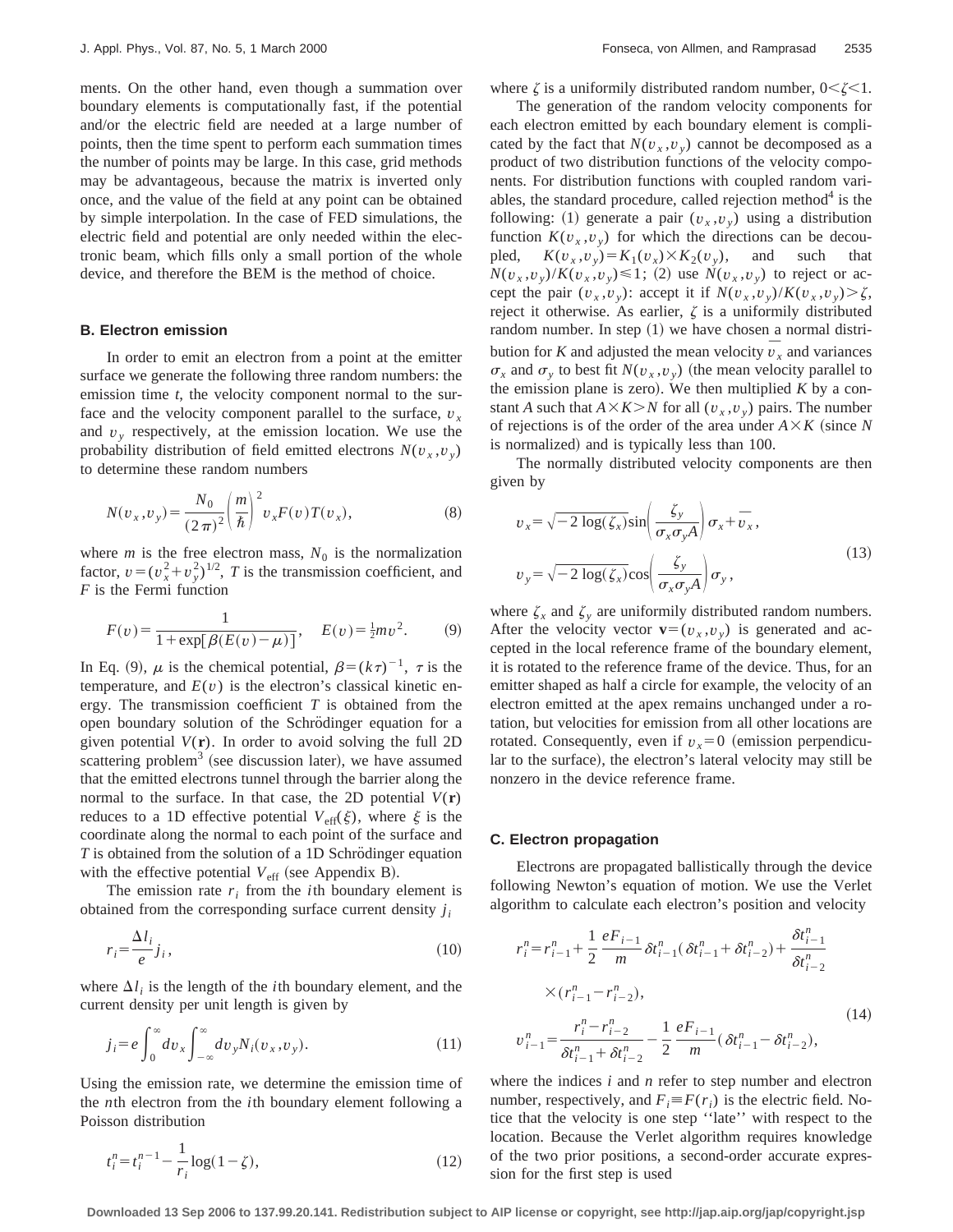

FIG. 2. (a) Schematic representation of the cross section of an elliptical cone and elliptical cylinder. The first is obtained by rotating the cross section around the major axis, while the latter is obtained by a rigid translation of the cross section. (b) Geometry used in our numerical calculations.

$$
r_1^n = r_0 + \delta t_0 v_0^n + \frac{1}{2} \frac{eF(r_0^n)}{m} \delta t_0^2, \tag{15}
$$

where  $\delta t_0$  is a small time step. In order to accelerate the calculations we have implemented a scheme in which each electron is propagated according to its own time step. For example, if electron A is propagated over a time step  $\delta t$  and electron *B* is propagated over a time step  $\delta t/k$ , then for the next  $k-1$  steps of electron *B*, electron *A* is not propagated. This scheme is very helpful if there are several electrons being simultaneously propagated in the device. The step length is short or long depending whether the electric field is quickly or slowly varying at the electron location

$$
\delta t_i = \frac{1}{v_{i-1}} \sqrt{\frac{2\kappa}{M} \frac{|r_i - r_{i-1}|}{|F_i - F_{i-1}|}},\tag{16}
$$

where *M* is the minimum number of steps required to reach the anode. The earlier relation is derived by assuming conservation of energy within a total error tolerance  $\kappa$ .

# **III. APPLICATIONS**

# **A. Comparison between 2D and 3D models**

Before discussing trends provided by our 2D model, we will evaluate to what extent the 2D model gives valuable insight when studying a 3D system. We first compare the field enhancement factor for needle-like structures such as cones with that for wedge-like structures. To illustrate the difference, let us consider two geometries with known analytical expressions for the field enhancement factor: the elliptical cone and the elliptical cylinder. The elliptical cone is obtained by rotating the cross section of Fig.  $2(a)$  around the ellipse's major axis, while the elliptical cylinder is obtained by translating the same cross section between  $-\infty$  and  $+\infty$ . Let us define the field enhancement factor *M* as

$$
M = \frac{F}{F_0},\tag{17}
$$

where *F* is the electric field at the apex of the tip, while  $F_0$  is the electric field far from the tip. The field enhancement for the elliptical cone,  $M_{\text{cone}}$ , and elliptical cylinder,  $M_{\text{cyl}}$ , are<sup>5</sup>

$$
M_{\rm cyl} = \left(1 + \sqrt{\frac{c}{r}}\right),\tag{18}
$$

where *r* and *c* are the ellipse's focus-to-apex and major axis, respectively. For a radius  $r=100$  Å and a tip height  $c=1$  $\mu$ m we obtain  $R = M_{\text{cone}} / M_{\text{cyl}} \approx 3.3$ . Because the current emitted depends exponentially on the electric field, such a ratio implies current densities many orders of magnitude lower for the elliptical cylinder than for the elliptical cone for a fixed voltage bias. If the quantity of interest in a 2D simulation of a 3D device containing an elliptical cone is the current, then one has to scale the voltage bias by approximately  $R$  (in a diode configuration the scaling is exactly  $R$ while for the triode configuration the scaling is only approximate since there are two voltage sources and only one is scaled). If the quantity of interest in the simulation is the trajectory of the electrons, then we recommend to use realistic voltage bias and, hence, low currents. Indeed, the electron trajectories obtained from a simulation with scaled bias voltage depend on the device geometry and can lead to erroneous interpretations: in the diode mode the cone of emission will be narrower than it should since under a higher *anode* voltage bias the electrons spend less time in the device and thus propagate less in the lateral direction. On the contrary, in the triode mode the beam will be wider, since a higher *gate* voltage more strongly pulls the electrons laterally towards the gates.

The second difference between a 2D and a 3D simulation is the current emitted given the field at the surface. We derived the 2D Fowler–Nordheim  $(F-N)$  current density assuming low temperature, no image charge, and a triangular barrier

$$
j_{2\text{D}}(F,w) = 1.017 \times 10^3 \left(\frac{F^2}{w}\right)^{3/4} \exp\left(-0.683 \frac{w^{3/2}}{F}\right) \frac{A}{\text{cm}},\quad(19)
$$

where  $F$  is the electric field in  $V/\text{\AA}$  and  $w$  is the work function in electron volts. Comparing the earlier expression with the usual 3D  $F-N^6$ 

$$
j_{3D}(F, w) = 1.537 \times 10^{10} \frac{F^2}{w} \exp\left(-0.683 \frac{w^{3/2}}{F}\right) \frac{A}{\text{cm}^2},
$$
 (20)

one obtains, for a typical electric field  $F=3\times10^{-1}$  V/Å and work function  $w=4.5$  eV, a current density ratio  $j_{3D}/j_{2D}$  $\approx$  5  $\times$  10<sup>6</sup>. If we assume a uniform semispherical/circular emitter geometry in 3D/2D, with emission radii  $r=100 \text{ Å}$ , we obtain a surface area of  $6.3 \times 10^{-12}$  cm<sup>2</sup> and a surface length of  $3.1 \times 10^{-6}$  cm, and a current ratio  $I_{3D}/I_{2D} \approx 10$ . Thus, while the field enhancement obtained in 2D is considerably smaller than in the 3D case, the current emitted by a segment of realistic length in 2D is quite close to the 3D current emitted by an equivalent area.

### **B. Realistic versus triangular barriers**

Because sharp tips display such strong field enhancement, the electric field in the region of the tip can change by a considerable fraction over a distance comparable to the tunneling length. The resulting nontriangular barrier has been discussed by several workers.<sup>7-9</sup> The exact description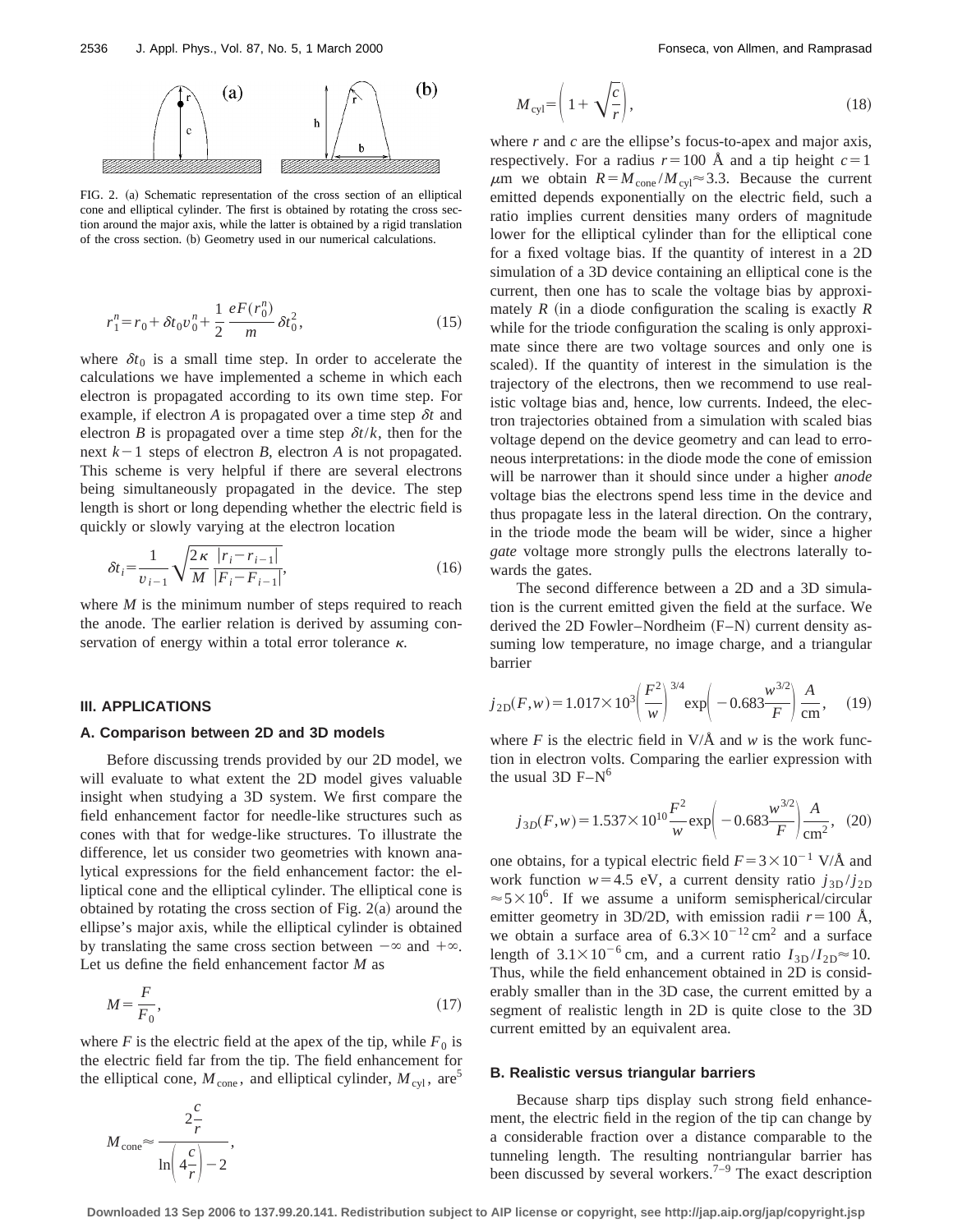TABLE I. Electric field and current density at the surface of a triangularshaped emitter with a circular cap as a function of the angle from the apex. Cap radius  $r=100$  Å. Here and later, the triangle base length  $b=0.5$   $\mu$ m and the triangle height  $h=1$   $\mu$ m.

| Angle $(°)$                 |                       | 15                    | 30                    |
|-----------------------------|-----------------------|-----------------------|-----------------------|
| Electric field $(V/\mu m)$  | $2.5 \times 10^3$     | $2.3 \times 10^3$     | $2.0 \times 10^3$     |
| Current density $(A/\mu m)$ | $3.0 \times 10^{-11}$ | $8.2 \times 10^{-12}$ | $5.3 \times 10^{-14}$ |

of electron tunneling to vaccum from a sharp tip in a strong electric field requires a rather complex formalism, the solution of the full 3D scattering problem, which reduces to a 2D scattering problem in systems with azimuthal symmetry.<sup>3,10</sup> Since the systems of interest are emitter tips containing hundreds of atoms along their emissive area, we do not believe that such level of accuracy is needed. Indeed, the uncertainty in the tip radius, tip geometry, surface composition (presence or not of chemisorbed or physisorbed impurities), and surface temperature possibly play a larger role in realistic field emission structures than a more accurate treatment of the scattering process. We have therefore simplified the solution of the 2D scattering problem, while capturing the essential physics of the tunneling process, using the following approximation: we have assumed that the tunneling path is a straight line perpendicular to the emitter surface, and calculated the potential profile along that line. Thus, we still solve the usual 1D Schrödinger equation for the transmission coefficient, but we take into account the changing potential profiles starting from different points along the surface of the emitter. Such an approximation underestimates the local current density, since the major contribution to the tunneling current follows the shortest path under the barrier, which is not necessarily a straight line normal to the surface of the emitter.<sup>11</sup> However, since most of the current comes from the area around the apex of the emitter where the field is largest and where the shortest tunneling path is almost straight, we believe that our approximation is accurate enough to provide reasonable current values. As an illustration of the highly nonlinear effect of the electric field on the current density, Table I shows the electric field and current density as a function of the angle from the apex for a triangle-shaped tip  $[Fig.$  $2(b)$ ]. Notice how fast the current density decreases as the angle from the apex increases.

Figure 3 shows typical barrier profiles obtained from the calculation of the potential along the tunneling path starting from the tip apex, and for a triangular barrier, for which the electric field is assumed constant on the scale of the tunneling length, and is given by its value at the surface of the emitter (the apex, in this particular example). Figure 4 shows the current density along the circular cap of the triangle as a function of the tip radius for calculated and triangular barriers, both added to a  $\frac{1}{4}x$  image charge potential. Notice that the ratio between the two current densities  $\rho_{\text{calc}} / \rho_{\text{tri}}$  remains constant along the entire length of the cap, which extends approximately 40° from the apex. The inset shows the average current density at the cap as a function of tip radius for calculated and triangular barrier profiles. As expected from the general barrier profile shown in Fig. 3, the current den-



FIG. 3. Calculated potential barrier for low and high fields at the tip apex (solid—high field, dashed—low field) and assuming a triangular barrier shape (long dashed—high field, dotted—low field) where the constant electric field is given by its value at the surface  $(=2465 \text{ V}/\mu \text{m}$  for high field and  $=1233$  V/ $\mu$ m for low field). Thick solid line: Fermi level. Tip circular cap radius  $r=100$  Å. Electric field far away from the tip: 200 V/ $\mu$ m. Work function  $w=4.5$  eV.

sity is overestimated in the case of triangular barriers and slowly approaches the calculated result as the tip radius increases. For example, for an applied field of 200 V/ $\mu$ m,  $\rho_{\text{tri}} / \rho_{\text{calc}}$  drops from  $\approx$  5 for  $r = 50$  Å (average electric field in the tip  $\bar{V}_{\text{tip}}$ =1000 V/ $\mu$ m) to  $\approx$ 3 for *r*=500 Å ( $\bar{V}_{\text{tip}}$  $=$  3000 V/ $\mu$ m). In other words, the difference between the calculated and the triangular barrier results (both including image charge) is weakly dependent on the tip radius. This is because two competing effects take place when the tip radius is varied: for increasing radii the calculated tunneling barrier is better and better approximated by the triangular barrier, and they exactly overlap for the case of an infinite tip radius (flat surface). However, as the radius increases, the field enhancement factor decreases, leading to a decrease in the electric field at the surface of the emitter. As a result, the area under the barriers above the Fermi level increases, and so do



FIG. 4. Current density as a function of the location along the tip circular cap for calculated (solid) and triangular (dashed) barrier profiles, and for different tip radii  $(r=50,100,200,300,400,500 \text{ Å})$ . Higher current density maximum corresponds to smaller tip radius. Inset: average current density at the cap as a function of tip radius for calculated (solid) and triangular (dashed) barrier profiles.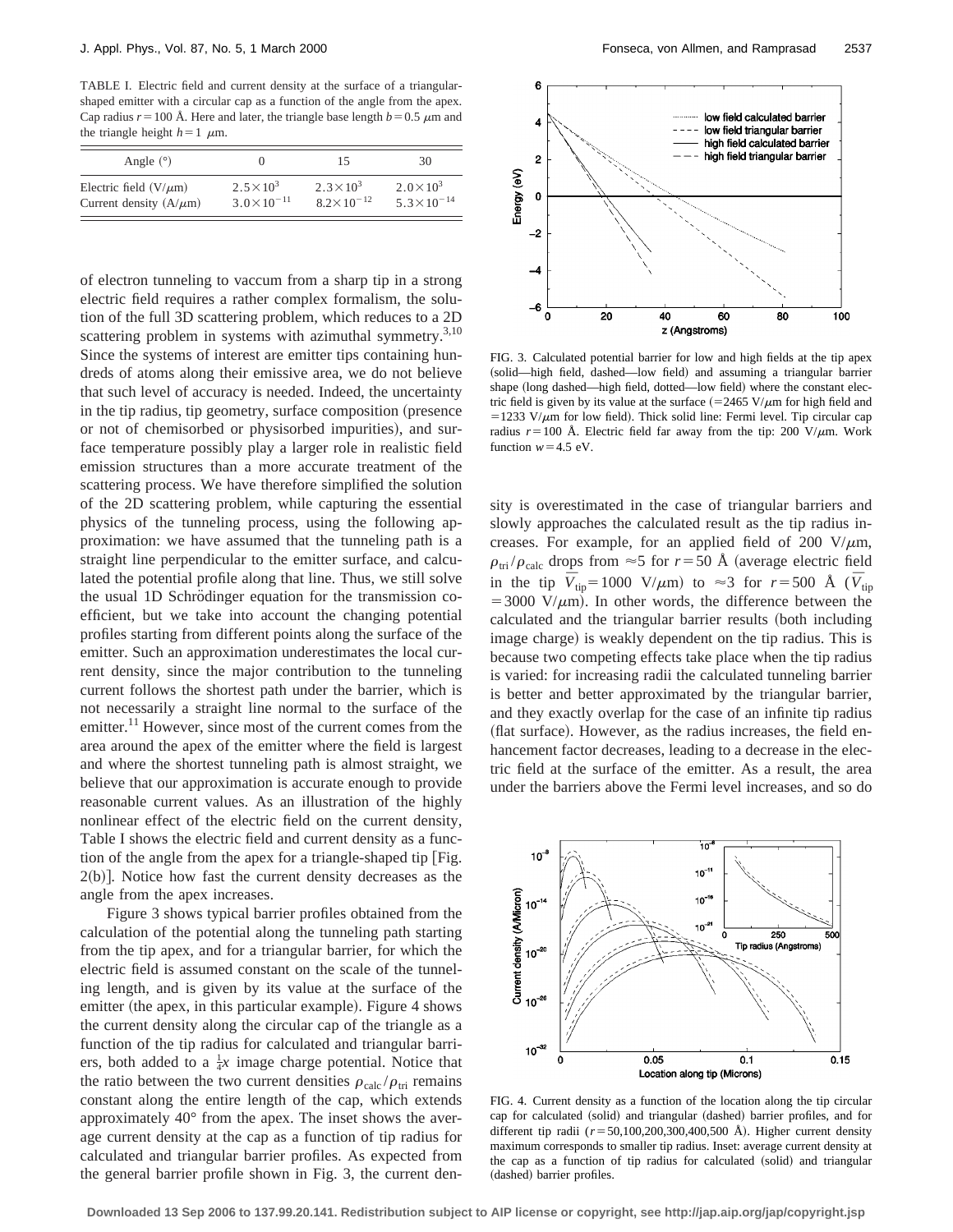

FIG. 5.  $F-N$  plot of the current density at the tip apex for calculated (solid) and triangular (dashed) barrier profiles, and for a tip radius  $r = 100$  Å. Image charge not considered. FIG. 6. Normalized count of electrons hitting the anode as a function of the

the difference between the areas under the calculated and triangular barriers (see Fig. 3) and the ratio  $\rho_{\text{tri}} / \rho_{\text{calc}}$ .

Figure 5 shows the F–N plot of the current density at the tip apex for a fixed tip radius  $r=100$  Å and for the two barrier profiles without image charge. We see now that  $\rho_{\text{tri}} / \rho_{\text{calc}}$  rapidly decreases as the field increases. In this case, only the area under the barrier and above the Fermi level plays a role since the field enhancement is constant. Despite the fact that the surface electric field in this case is in the same range as for the case when the tip radius is varied  $(1000-3000 \text{ V}/\mu\text{m})$ ,  $\rho_{\text{tri}}/\rho_{\text{calc}}$  now dropped from 350 to 2. Notice that the slope of the F–N plot for the calculated barrier approaches the slope for the triangular barrier at high fields. Therefore, in order to extract the field enhancement factor from the F–N plot for a nonplanar emitter, the slope at the high field extreme of the curve should be used. In the particular case shown in Fig. 5, knowing that the work function used is 4 eV, the field enhancement factor  $[Eq. (17)]$ obtained at high fields for the calculated barrier is 13.5, while the exact one is 12.3.

### **C. Effect of the emission angle on the spread of the electron beam**

The solid angle of the cone of emission is determined by the combined effects of the curvature of the emitting surface and the lateral emission velocity of the electrons at each point of the surface. In the usual F–N approach the latter effect is eliminated through summation over all lateral velocities, which means that emission from a flat surface would produce a nondiverging electron beam at low currents (at very high currents, electron–electron repulsion would still lead to a divergent beam). The spread of the electron beam is also a function of the potential difference  $V_a$  between anode and cathode, because the lateral velocity remains close to its value at emission. The spread of the beam is therefore bigger for smaller values of  $V_a$  because electrons spend more time to cross the device which results in enhanced lateral propagation. We will now discuss the spread of the electron beam considering a typical device geometry and a typical *Va* . Room temperature will be used in all cases.



location along the anode for a flat emitter. The center of the distribution is aligned with the emitter. Anode voltage  $V_a = 2 \times 10^4$  V, work function *w* = 2.5 eV, tip radius  $r=100$  Å, anode-cathode separation 100  $\mu$ m.

Figure 6 shows the normalized electron distribution along the anode for an anode-cathode separation of 100  $\mu$ m and potential difference  $V_a = 2 \times 10^4$  V. The cathode is assumed flat and electrons are emitted from a single point. We use a low work function,  $w=2.5$  eV, to increase the emission rate for lower  $V_a$ . This configuration leads to a solid angle between the center of the peak and the peak half height of  $\Omega \approx 0.15^{\circ}$  while the usual F–N procedure gives  $\Omega$ =0. Notice that in the diode configuration,  $V_a$  serves two purposes: to decrease the tunneling barrier for electron emission and to provide electrons with enough energy to excite the phosphor that coats the FED anode. Energies in the range  $3 \times 10^{3} - 1$  $\times 10^4$  eV are typically needed for bright color displays.<sup>12</sup> Using a triode mode, the value of  $V_a$  can be decreased from  $10^4$  V, while lowering the tunneling barrier can be accomplished with the use of a gate structure close to the emitting surface. Also, in the case of monochrome displays or low voltage color phosphors, much lower energies and therefore  $V_a$  are needed (150–300 eV).<sup>12</sup> The spread  $\Omega \approx 0.15^\circ$  can, hence, be considered as a lower bound for the solid emission angle from a flat surface since lower anode-cathode potential differences will result in considerably larger values of  $\Omega$ . Also it should be noted that the electric field for gated structures has a lateral component leading to an additional spreading of the electronic beam.

Figure 7 shows the normalized electron distribution along the anode using the same parameters and device geometry as in the flat emitter case except that we use a triangular tip  $(b=0.5, h=1 \mu m, r=100 \text{ Å})$  in place of the flat emitter. Two situations were considered: emission with and without angular distribution, the latter case corresponding to emission perpendicular to the surface. For perpendicular emission the electrons hit the anode with a multipeak distribution, each peak corresponding to one of the discrete regions in the cathode with a nonzero electron distribution surface elements. The finite width of each peak is due to the fact that the emission velocity perpendicular to the surface is stochastic and contains a component along the anode-cathode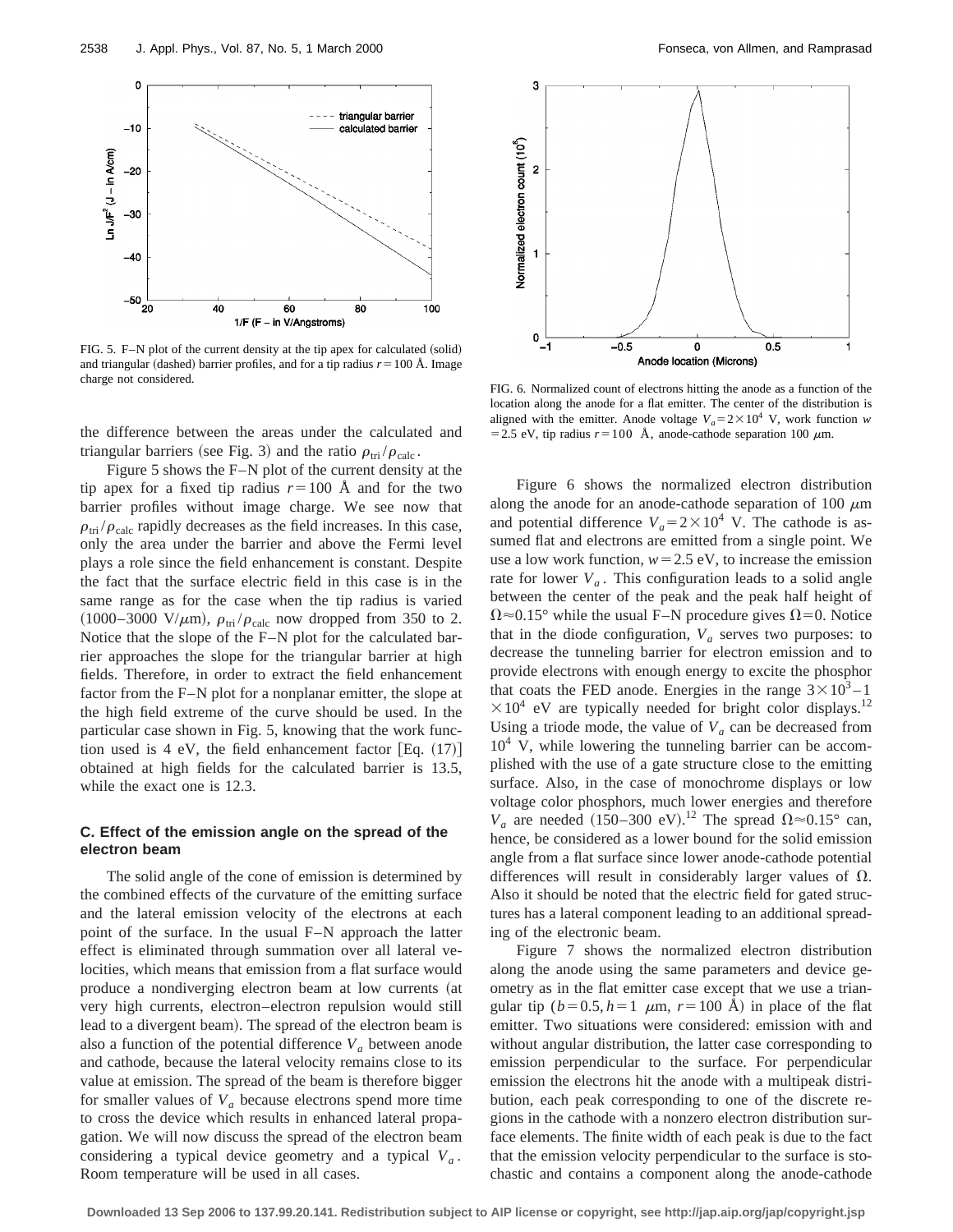

FIG. 7. Normalized counts of electrons hitting the anode as a function of the location along the anode for a tip emitter. The centers of the distributions are aligned with the emitter. Thin line: electron emission normal to the surface; thick line: electron emission including angular distribution. Anode voltage  $V_a = 2 \times 10^4$  V, work function  $w = 2.5$  eV, tip radius  $r = 100$  Å, tip height  $h=1$   $\mu$ m, tip width  $b=0.5$   $\mu$ m, anode-cathode separation 100  $\mu$ m.

direction as well as a nonzero component perpendicular to it for emission from any location away from the tip apex. The multipeak nature of the distribution for perpendicular emission is an artifact of the numerical method but the total spread of the electron distributions is similar for the two cases. The reason is that the spread of the electron beam for the flat surface is of the order of 0.5  $\mu$ m, while the spread due to the tip geometry is of the order of 10  $\mu$ m. We can conclude from this calculation that the spread of the electron beam is mostly determined by the curvature of the emitter while the lateral velocity of the emitted electrons turns out to be a minor contribution.

### **IV. CONCLUSION**

We have described an algorithmic approach to model field emission displays, capable of handling the many length scales present in these systems, ranging from the microscopic level, where tunneling and electron emission take place, to the macroscopic device scale. The model was developed in two dimensions, but can be readily expanded to three dimensions. We have analyzed the 2D model and concluded that, for realistic emitter dimensions, it underestimates the field enhancement by a factor of 3–4 and the emitted current by a factor of 10 if compared to a 3D system. We have illustrated the algorithm by calculating the difference between the current density for tunneling through triangular barriers and calculated barriers, the latter obtained from the numerical solution of Laplace equation. We have shown that the difference resulting from the two barrier profiles mostly occurs at small values of the electric field at the surface of the emitter, since at high fields the region where the two barriers differ is below the Fermi level where the emission current is low. We have also analyzed the effect of the angular velocity distribution on the spread of the electron beam and we have shown that the major contribution to the spread of the electron beam comes from the curvature of the emitting surface at the tip.

### **APPENDIX A**

Given a system with *N* subdomains, the electrostatic potential within each subdomain can be written as follows:

$$
\Phi_{j}^{(i)} = -\sum_{j' \in L_{i}} [G_{jj'}^{i)} D_{j'}^{(i)} + G'_{jj'}^{(i)} \Phi_{j'}^{(i)}],
$$
  
\n
$$
D_{j}^{(i)} = -\epsilon_{i} \nabla_{n} \Phi_{j}^{(i)},
$$
  
\n
$$
G_{jj'}^{(i)} = \frac{1}{\epsilon_{i}} \int_{\Gamma_{j'}^{(i)}} dr G(r_{j}, r),
$$
  
\n
$$
G'_{jj'}^{(i)} = \int_{\Gamma_{j'}^{(i)}} dr \nabla_{n} G(r_{j}, r),
$$
  
\n
$$
L_{i} = E_{i} \bigcup_{j'} S_{ii'},
$$
  
\n
$$
i' = 1; i' \neq i
$$
 (4)

where  $L_i$  is the set of points on the boundary of domain  $i$  and is the union of the set of points on the boundary portion that is not shared with any other domain,  $E_i$ , and the sets of points shared with other domains,  $S_{ii'}$ . The continuity conditions on the shared boundaries and the external boundary conditions are given by

$$
\Phi_j^{(i)} = \Phi_{j'}^{(i')} \n\left\{\n\begin{aligned}\n\mathbf{\Phi}_j^{(i)} &= \mathbf{0}_{j'}^{(i')} \n\end{aligned}\n\right.\n\left.\n\begin{aligned}\n\mathbf{\Psi}_j & \mathbf{\Psi}_j & \mathbf{\Psi}_j^{(i)} &= \mathbf{S}_{ii'} \mathbf{\Psi}_j^{(i)} \\
\mathbf{\Psi}_j^{(i)} &= \mathbf{\Phi}_{0j}^{(i)} \quad \mathbf{\Psi}_j \in E_i,\n\end{aligned}\n\tag{A2}
$$

where  $\Phi_{0j}^{(i)}$  is the electrostatic potential on the external boundary of subdomain  $i$ . The set of Eqs.  $(A1)$  combined with the boundary conditions leads to the following general expression

$$
\sum_{j' \in E_i} G_{jj'}^{(i)} D_{j'}^{(i)} + \sum_{i'=1; i' \neq i}^N \left\{ \sum_{j' \in S_{ii'}} \left[ G_{jj'}^{(i)} D_{j'}^{(ii')} + G_{jj'}^{(i)} \Phi_{jj'}^{(ii')} \right] + \delta_j^{S_{ii'}} \Phi_j^{(ii')} \right\} = -\delta_j^{E_i} \Phi_{0j}^{(i)} - \sum_{j' \in E_i} G_{jj'}^{(i)} \Phi_{0j'}^{(i)}, \tag{A3}
$$

where  $D_j^{(ii')}$  and  $\Phi_j^{(ii')}$  are the fields on the shared boundaries and

$$
\delta_i^S = \begin{cases} 1 & \text{if } i \in S \\ 0 & \text{otherwise.} \end{cases}
$$
 (A4)

The solution to this set of equations gives the electrostatic potential on the shared boundaries and the electric field on the shared boundary and the external boundary.

### **APPENDIX B**

The transmission coefficient through the 1D potential barrier is calculated by using the transfer matrix technique combined with the Runge–Kutta method of order four. The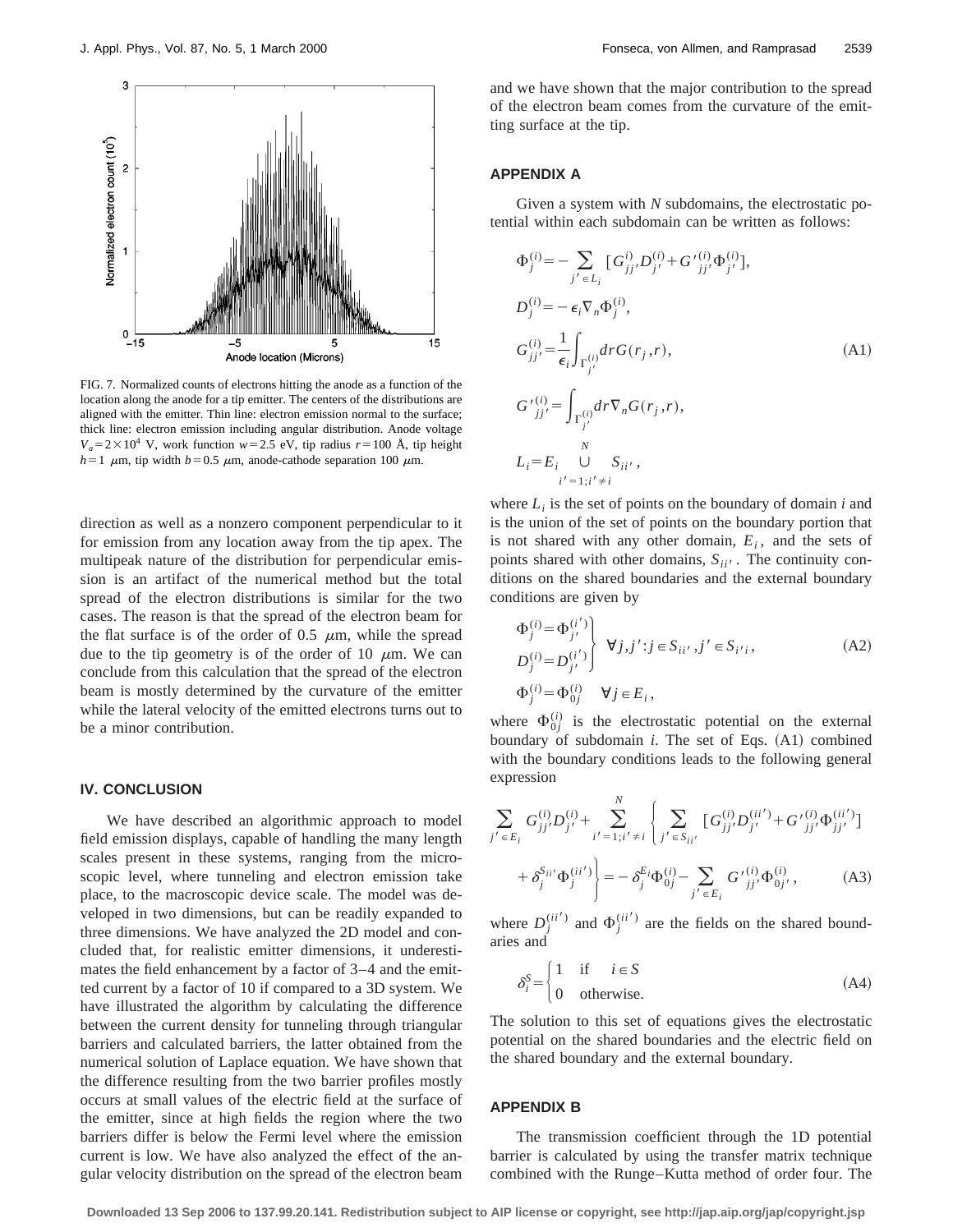starting differential equations for the wave function and its derivative are derived from the Schrödinger equation and are given as follows:

$$
\partial_x \psi = \psi',
$$
  
\n
$$
\partial_x \psi' = \alpha (V(x) - E) \psi,
$$
  
\n
$$
\alpha = \frac{2m}{\hbar^2},
$$
\n(B1)

where  $V(x)$  describes the potential barrier and E is the incident electron energy. The transfer matrix method relates the wave function and its derivative before and after the barrier in the following manner:

$$
\begin{pmatrix} \psi(x_N) \\ \psi'(x_N) \end{pmatrix} = M \begin{pmatrix} \psi(x_0) \\ \psi'(x_0) \end{pmatrix},
$$
 (B2)

where *M* is the transfer matrix. We choose  $x_0$  and  $x_N$  smaller and larger than the smallest and largest classical turning points, respectively, such that the potential is well described by a constant at  $x_0$  and by the linear electrostatic potential at  $x_N$ . After dividing the segment  $[x_0, x_N]$  into equal intervals of length *h*, the Runge–Kutta method gives the following expression for the transfer matrix:

$$
M = \prod_{i=1}^{N} M_i,
$$
 (B3)

where the four components of  $M_i$ , the transfer matrix for each interval, are

$$
M_{i}(1,1)=1+\frac{h^{2}}{6}\alpha(V_{i}-E)+\frac{h^{2}}{3}\alpha(V_{i+1/2}-E)
$$
  
+ $\frac{h^{4}}{24}\alpha^{2}(V_{i+1/2}-E)(V_{i}-E),$   

$$
M_{i}(1,2)=h\left[1+\frac{h^{2}}{6}\alpha(V_{i+1/2}-E)\right],
$$
  

$$
M_{i}(2,1)=\frac{h}{3}\left[\frac{\alpha}{2}(V_{i}-E)+2\alpha(V_{i+1/2}-E)+\frac{\alpha}{2}(V_{i+1}-E)+\frac{h^{2}}{4}\alpha^{2}(V_{i+1/2}-E)(V_{i}+V_{i+1}-2E)\right],
$$
  

$$
M_{i}(2,2)=1+\frac{h^{2}}{3}\alpha(V_{i+1/2}-E)+\frac{h^{2}}{6}\alpha(V_{i+1}-E)
$$
  
+ $\frac{h^{2}}{24}\alpha^{2}(V_{i+1/2}-E)(V_{i+1}-E).$ 

The wave function and its derivative before the barrier are given by the superposition of the forward propagating incident wave and the backward propagating reflected wave and can be written as follows:

$$
\psi(x_0) = C_{PW}(e^{ik_0x_0} + A_R e^{-ik_0x_0}),
$$
  
\n
$$
\psi'(x_0) = C_{PW}ik_0(e^{ik_0x_0} - A_R e^{-ik_0x_0}),
$$
\n(B5)

where  $A_R$  is the reflection amplitude and  $C_{PW}$  is a normalization constant (see later). After the barrier, the transmitted wave is described by the forward propagating eigenstate of the Schrödinger equation with a linear potential. In order to find this solution we use the stationary eigenstate  $\psi_s$ , which is proportional to an Airy function  $Ai^{13}$ 

$$
\psi_S(x_N) = C_A A_T A i[-\xi(x_N)],
$$
\n
$$
\xi(x) = \left(\frac{2meF}{\hbar^2}\right)^{1/3} \left(x - \frac{W - E}{eF}\right),
$$
\n
$$
Ai(x) = \frac{\sqrt{\pi|x|}}{3} \{J_{-1/3}[u(x)] + J_{1/3}[u(x)]\}, \quad x < 0,
$$
\n
$$
u(x) = \frac{2}{3}|x|^{3/2},
$$
\n(B7)

where  $A_T$  is the transmission amplitude and  $C_A$  is a normalization constant (see later). The Bessel functions  $J_{\pm 1/3}$  can be expressed as sums of forward and backward propagating Hankel functions<sup>14</sup>

$$
J_{\pm 1/3}(x) = \frac{1}{2} [H_{\pm 1/3}^{(1)}(x) + H_{\pm 1/3}^{(2)}(x)].
$$
 (B8)

The forward propagating eigenstate of the Schrödinger equation with a linear potential and its derivative are thereby given by the following expressions:

$$
\psi(x_N) = \frac{C_A}{\sqrt{2}} A_T \frac{\sqrt{\pi |x_N|}}{3} [H_{-1/3}^{(1)}(u) + H_{1/3}^{(1)}(u)],
$$
  

$$
\psi'(x_N) = -\frac{C_A}{\sqrt{2}} A_T \frac{\sqrt{\pi}}{3} \left\{ \frac{H_{-1/3}^{(1)}(u) + H_{1/3}^{(1)}(u)}{2\sqrt{|x_N|}} + |x_N| [H_{-1/3}^{(1)}(u) + H_{1/3}^{(1)}(u)] \right\},
$$
 (B9)

$$
u = \frac{2}{3} \left| \xi(x_N) \right|^{3/2}.
$$
 (B10)

The normalization constants for both the plane wave and the Airy function are chosen such that

$$
\int_{-\infty}^{\infty} \psi_E^*(x) \psi_{E'}(x) dx = \delta(E - E'), \tag{B11}
$$

and are given by the following expressions:

$$
C_{PW} = \left\{ \frac{m}{8\pi^2 \hbar^2 [E - V(x_0)]} \right\}^{1/4}
$$
  

$$
C_A = \frac{(2m)^{1/3}}{\sqrt{\pi} \hbar^{2/3} (eF)^{1/6}}.
$$
 (B12)

By using the transfer matrix equation we can calculate the coefficients  $A_R$  and  $A_T$ 

$$
A_T = \frac{\Delta_1}{\Delta}, \quad A_R = \frac{\Delta_2}{\Delta},
$$
  
\n
$$
\Delta = \phi_N C_{PW}(ik_0 M_{22} - M_{21}) - \phi'_N C_{PW}(ik_0 M_{12} - M_{11}),
$$
  
\n
$$
\Delta_1 = 2ik_0 \det(M) C_{PW}^2,
$$
\n(B13)  
\n
$$
\Delta_2 = \phi_N C_{PW}(ik_0 M_{22} + M_{21}) - \phi'_N C_{PW}(ik_0 M_{12} + M_{11}),
$$